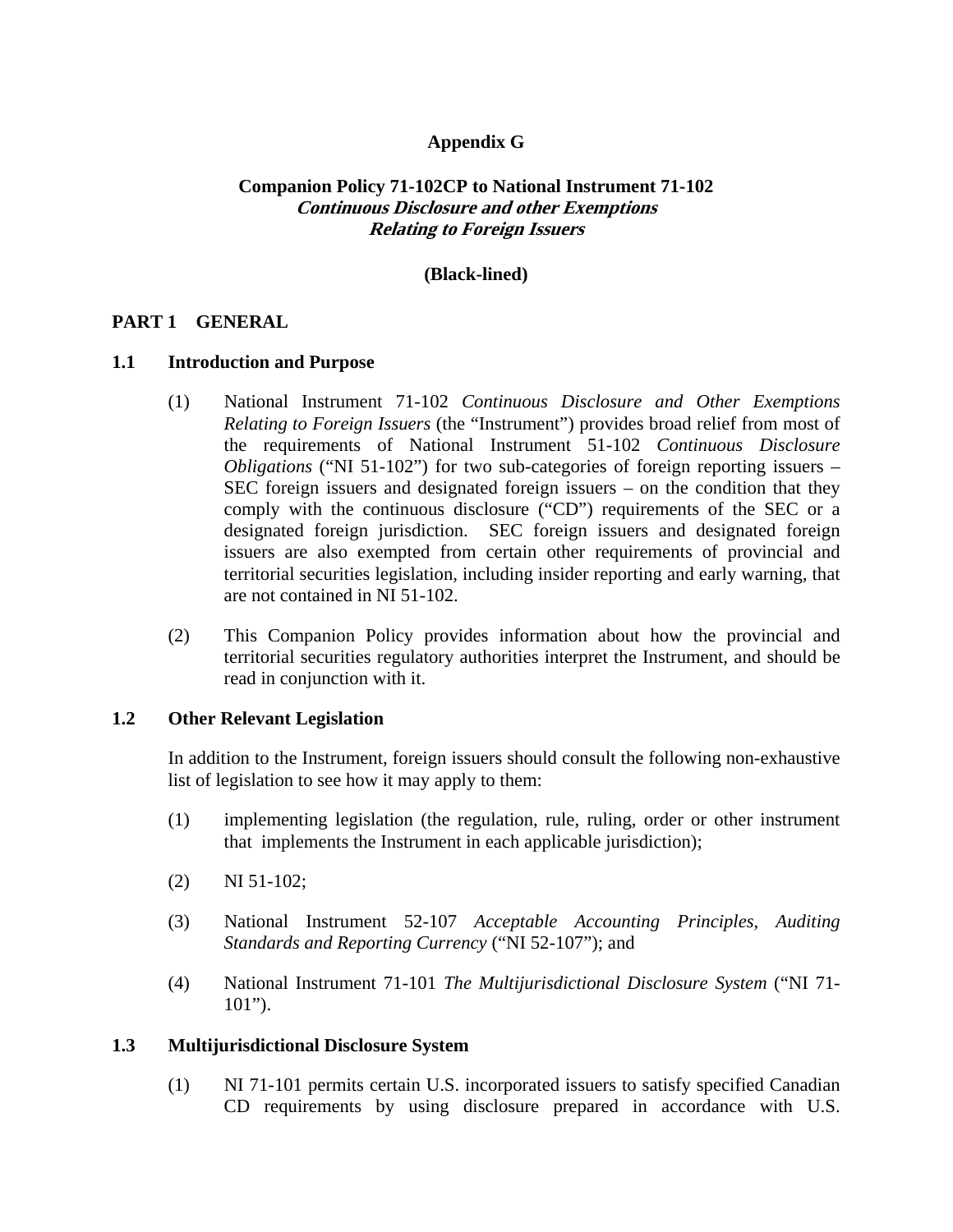requirements. The Instrument does not replace or alter NI 71-101. There are instances in which NI 71-101 and the Instrument offer similar relief to a reporting issuer, but other instances in which the relief available to a reporting issuer in one instrument differs from the relief available to the reporting issuer under the other instrument. Many issuers that are eligible for an exemption under the Instrument will be ineligible to rely on NI 71-101 and vice versa. For example, the Instrument defines a class of "SEC foreign issuers". Not all U.S. issuers referred to in NI 71-101 are SEC foreign issuers and not all SEC foreign issuers are U.S. issuers.

(2) An eligible U.S. issuer may choose to use an exemption in the Instrument or NI 71-101. For example, section 17.1 of NI 71-101 grants an exemption from the insider reporting requirement to an insider of a U.S. issuer that has securities registered under section 12 of the 1934 Act if the insider complies with the requirements of U.S. federal securities law regarding insider reporting and files with the SEC any insider report required to be filed with the SEC. This relief goes beyond the exemption provided by section 4.12 of the Instrument which is not available to insiders of a SEDI issuer as defined in National Instrument 55- 102 *System for Electronic Disclosure by Insiders (SEDI)*.[repealed]

## **1.4 Exemptions May Not Require Disclosure**

Most of the exemptions in the Instrument are only available to a person or company that complies with a particular aspect of either U.S. federal securities laws or the laws of a designated foreign jurisdiction. If those laws do not require the issuer to disclose, file or send any information, for example, because the issuer may rely on an exemption under those laws, then the issuer is not required to disclose, file or send any information to rely on the exemption contained in the Instrument.

### **PART 2 DEFINITIONS**

### **2.1 Foreign Reporting Issuers**

To qualify for any of the exemptions contained in the Instrument, other than the relief for "foreign transition issuers" in Part 6, the issuer in question must be a "foreign reporting issuer". The definition of foreign reporting issuer is based upon the definition of foreign private issuer in Rule 405 of the 1933 Act and Rule 3b-4 of the 1934 Act. For the purposes of the definition of "foreign reporting issuer", it is the CSA's view that

- (a) in calculating the percentage of assets located in Canada, the issuer should  $\frac{1}{\text{bok}}$ touse the book value of the assets recorded in its most recent consolidated financial statements, either annual or interim; and
- (b) in determining the outstanding voting securities that are owned, directly or indirectly, by residents of Canada, an issuer should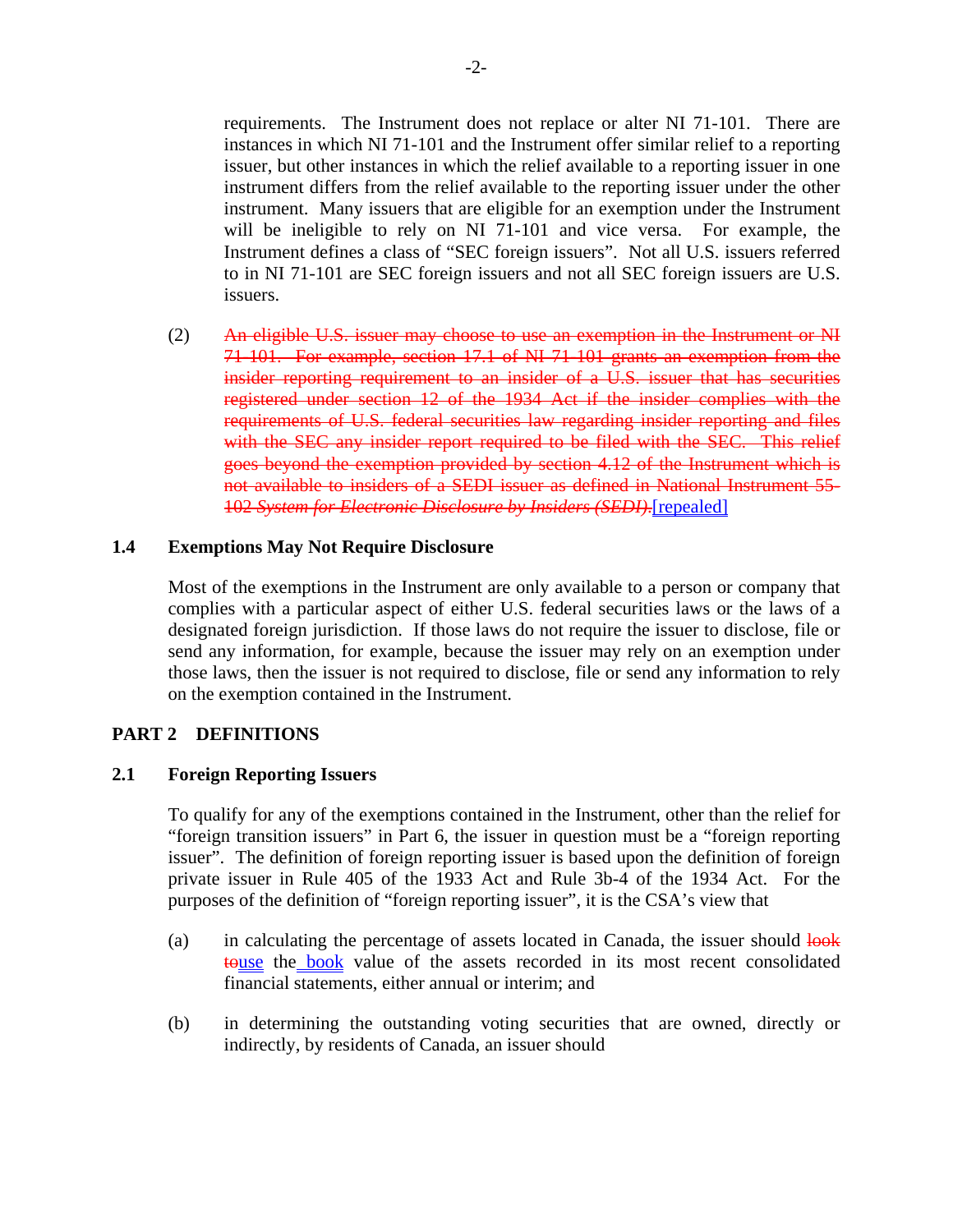- (i) use reasonable efforts to identify securities held by a broker, dealer, bank, trust company or nominee or any of them for the accounts of customers resident in Canada;
- (ii) count securities beneficially owned by residents of Canada as reported on reports of beneficial ownership, including insider reports and early warning reports; and
- (iii) assume that a customer is a resident of the jurisdiction or foreign jurisdiction in which the nominee has its principal place of business if, after reasonable inquiry, information regarding the jurisdiction or foreign jurisdiction of residence of the customer is unavailable.

The determination of the percentage of securities of the foreign issuer owned by residents of Canada should be made in the same manner for the purposes of paragraph (c) of the definition of "designated foreign issuer" and paragraph (d) of the definition of "foreign transition issuer" in section 6.2 of the Instrument. This method of calculation differs from that of NI 71-101, which only requires a calculation based on the address of record. Accordingly, some SEC foreign issuers may qualify for exemptive relief under NI 71-101 but not under the Instrument.

### **2.2 Investment Funds**

Generally, the definition of "investment fund" would not include a trust or other entity that issues securities which entitle the holder to substantially all of the net cash flows generated by: (i) an underlying business owned by the trust or other entity, or (ii) the income-producing properties owned by the trust or other entity. Examples of trusts or other entities that are not included in the definition are business income trusts, real estate investment trusts and royalty trusts.

### **PART 3 INSIDER REPORTS**

#### **3.1 Requirement to File Insider Reports on SEDI**[repealed]

Insiders of foreign issuers who voluntarily file under National Instrument 13-101 *System for Electronic Document Analysis and Retrieval (SEDAR)* are required to file insider reports electronically under SEDI. The Instrument does not provide an exemption from filing insider reports in the form required by provincial and territorial securities legislation if the foreign issuer is a SEDI filer. However, under NI 71-101 an insider of an eligible U.S. issuer, as defined in NI 71-101, is exempt from the insider reporting requirement if the insider complies with U.S. federal securities law regarding insider reporting and files with the SEC any insider report required to be filed with the SEC. Consequently, insiders of NI 71-101 eligible issuers are also exempt from the requirement to file insider reports on SEDI.

### **PART 4 FILING OF DISCLOSURE DOCUMENTS**

#### **4.1 Filing of Disclosure Documents on SEDAR**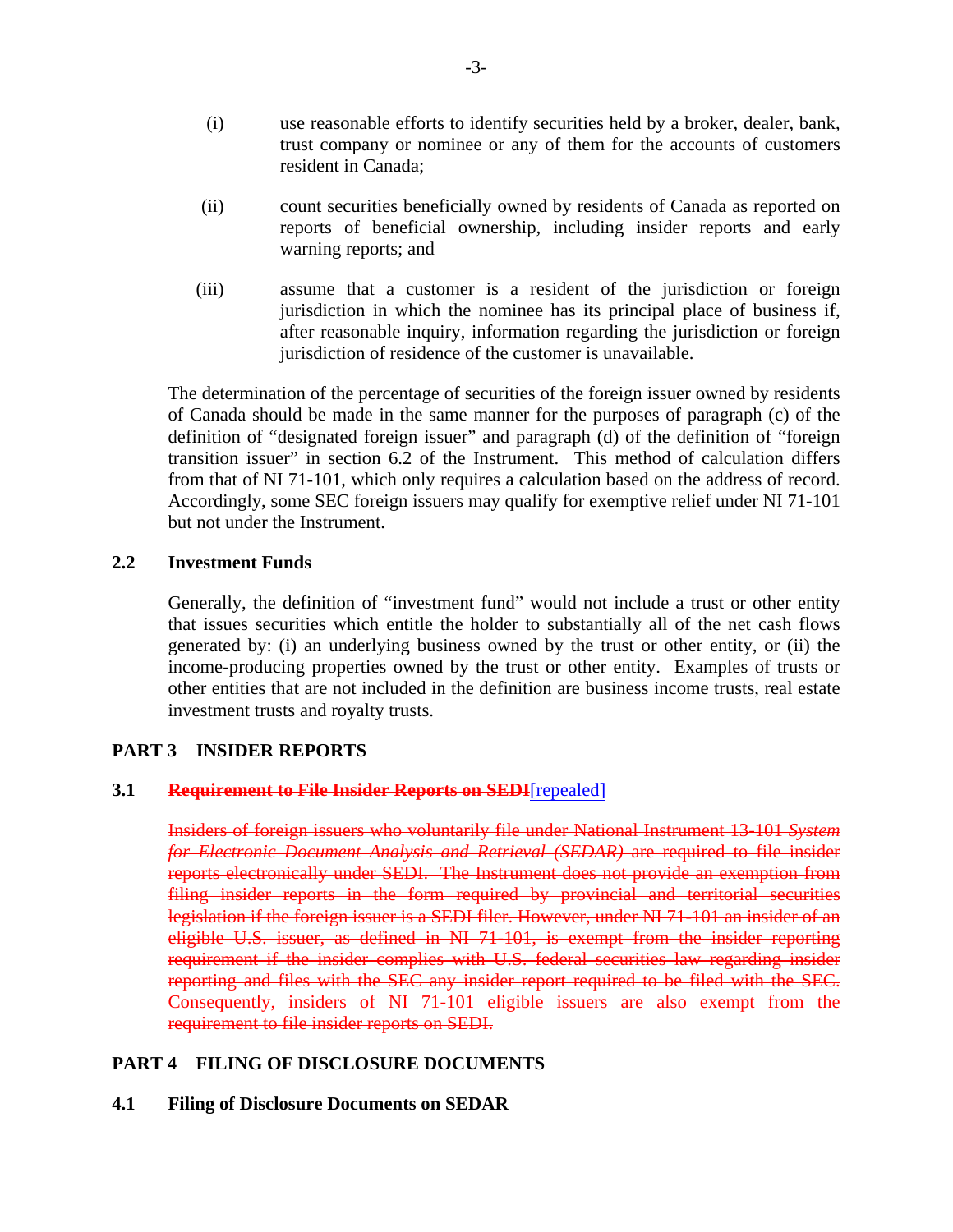A foreign issuer does not have to file multiple copies of a foreign disclosure document that it is filing to satisfy the conditions of more than one exemption under the Instrument. The issuer need only file the document in one SEDAR category, and under any other applicable SEDAR category may provide an appropriate reference to the location of the filed document. For example, a foreign issuer may wish to file its U.S. Form 20F to satisfy the conditions relating to both the AIF exemption and the MD&A exemption. The foreign issuer could file the Form 20 on SEDAR under either of the AIF category or the MD&A category, and under the other category would file a letter giving the SEDAR project number that the Form 20F is filed under.

## **PART 5 ELECTRONIC DELIVERY OF DOCUMENTS**

#### **5.1 Electronic Delivery of Documents**

Any documents required to be sent under the Instrument may be sent by electronic delivery, as long as such delivery is made in compliance with Québec Staff Notice, *The Delivery of Documents by Electronic Means*, in Québec, and National Policy 11-201 *Delivery of Documents by Electronic Means*, in the rest of Canada.

### **PART 6 EXEMPTIONS NOT INCLUDED**

## **6.1 Resource Issuers - Standards of Disclosure for Mineral Projects and Oil and Gas Activities**

The Instrument does not provide an exemption from National Instrument 43-101 *Standards of Disclosure for Mineral Projects* or National Instrument 51-101 *Standards of Disclosure for Oil and Gas Activities*. Issuers are reminded that those National Instruments apply to SEC foreign issuers and designated foreign issuers.

### **6.2 SEC Foreign Issuers**

NI 51-102 contains exemptions for SEC issuers from the change in year-end requirements in NI 51-102. SEC foreign issuers under the Instrument will also meet the definition of SEC issuers under NI 51-102, and so will be able to rely on the change in year-end exemption in NI 51-102.

#### **6.3 Foreign Reporting Issuers**

The Instrument does not provide an exemption for any foreign reporting issuers from the requirement in section 4.9 of NI 51-102. A foreign reporting issuer must deliver a notice if it has been a party to an amalgamation, arrangement, merger, winding-up, reverse takeover, reorganization or other transaction that will have the effect of changing its continuous disclosure obligations under NI 51-102. The Instrument also does not provide an exemption for any foreign reporting issuers from the requirement to file disclosure materials under section 11.1 of NI 51-102 or to file a notice of change of status under section 11.2 of NI 51-102.